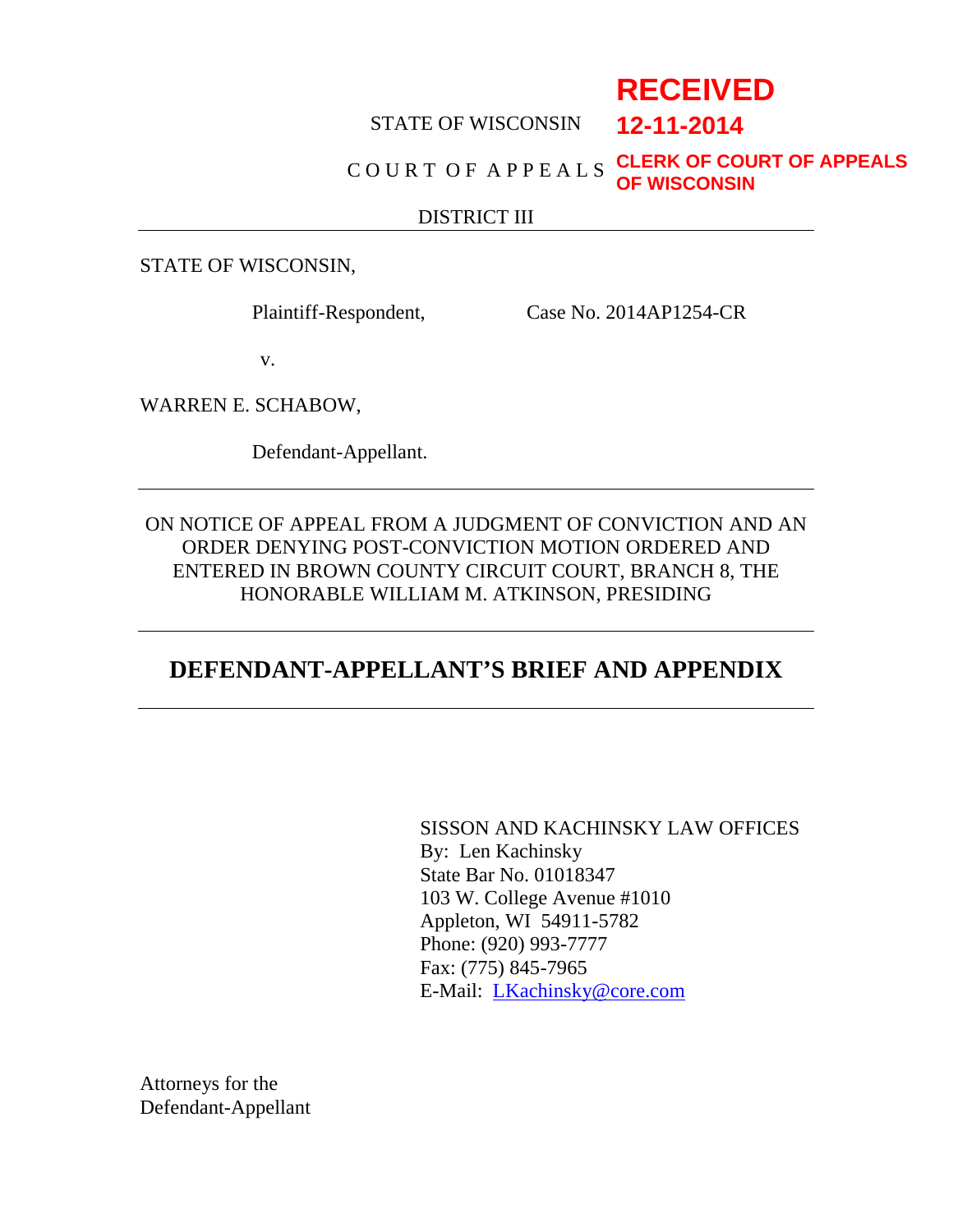## **TABLE OF CONTENTS**

| THE TRIAL COURT ERRED IN DENYING SCHABOW'S POST CONVICTION<br>MOTION FOR RESENTENCING BECAUSE THE STATE VIOLATED THE<br>PLEA AGREEMENT BY SUBTLELY SUGGESTING THAT THE FACTS<br>1.<br>The State violated the plea agreement by its remarks at sentencing<br>2.<br>that implied that the amount of incarceration it recommended was |  |
|------------------------------------------------------------------------------------------------------------------------------------------------------------------------------------------------------------------------------------------------------------------------------------------------------------------------------------|--|
|                                                                                                                                                                                                                                                                                                                                    |  |

### **CASES CITED**

| State v. Sprang, 2004 WI App 121, 274 Wis. 2d 784, 683 N.W.2d 52212-13, 14 |  |
|----------------------------------------------------------------------------|--|
|                                                                            |  |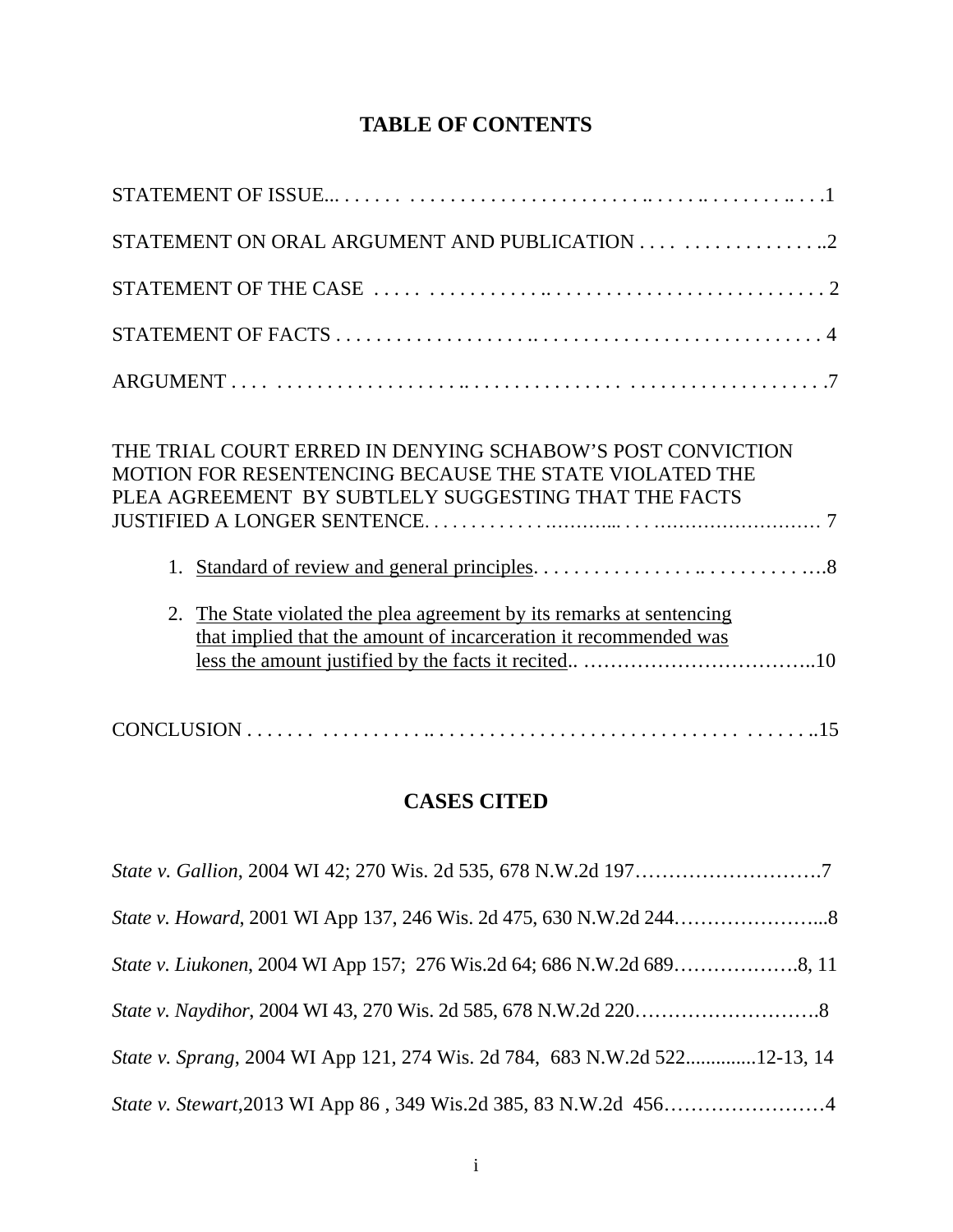|--|--|--|--|

### **WISCONSIN STATUTES CITED**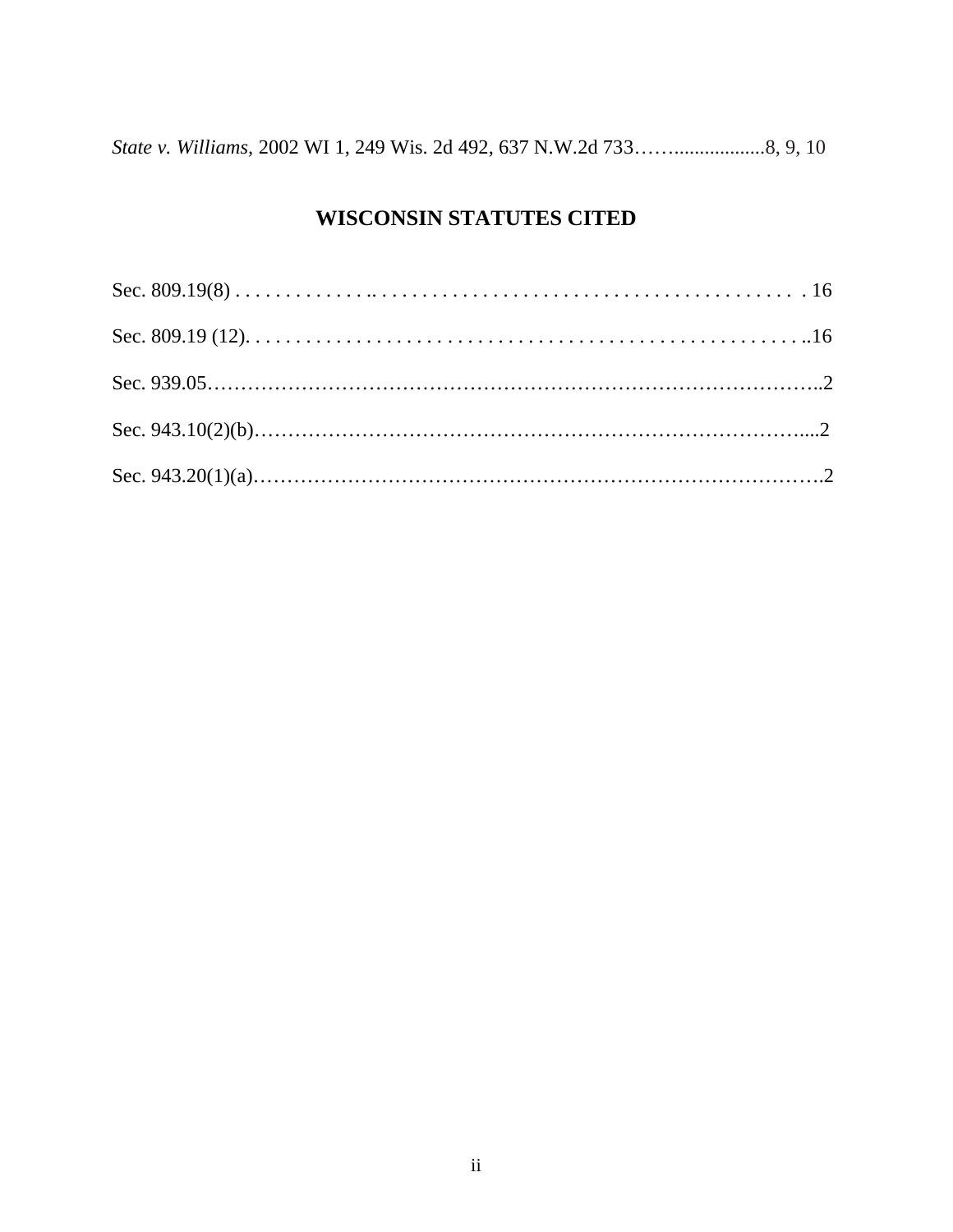#### STATE OF WISCONSIN

#### C O U R T O F A P P E A L S

#### DISTRICT III

STATE OF WISCONSIN,

Plaintiff-Respondent, Case No. 2014AP1254-CR

v.

WARREN E. SCHABOW,

Defendant-Appellant.

ON NOTICE OF APPEAL FROM A JUDGMENT OF CONVICTION AND AN ORDER DENYING POST-CONVICTION MOTION ORDERED AND ENTERED IN BROWN COUNTY CIRCUIT COURT, BRANCH 8, THE HONORABLE WILLIAM M. ATKINSON, PRESIDING

### **DEFENDANT-APPELLANT'S BRIEF**

#### **STATEMENT OF ISSUE**

DID THE TRIAL COURT ERR IN DENYING SCHABOW'S MOTION FOR RESENTENCING DUE TO VIOLATION OF THE PLEA AGREEMENT BY THE STATE IN SUGGESTING THAT MORE INITIAL CONFINEMENT THAT IT RECOMMENDED WAS WARRANTED?

The trial court answered this question in the negative.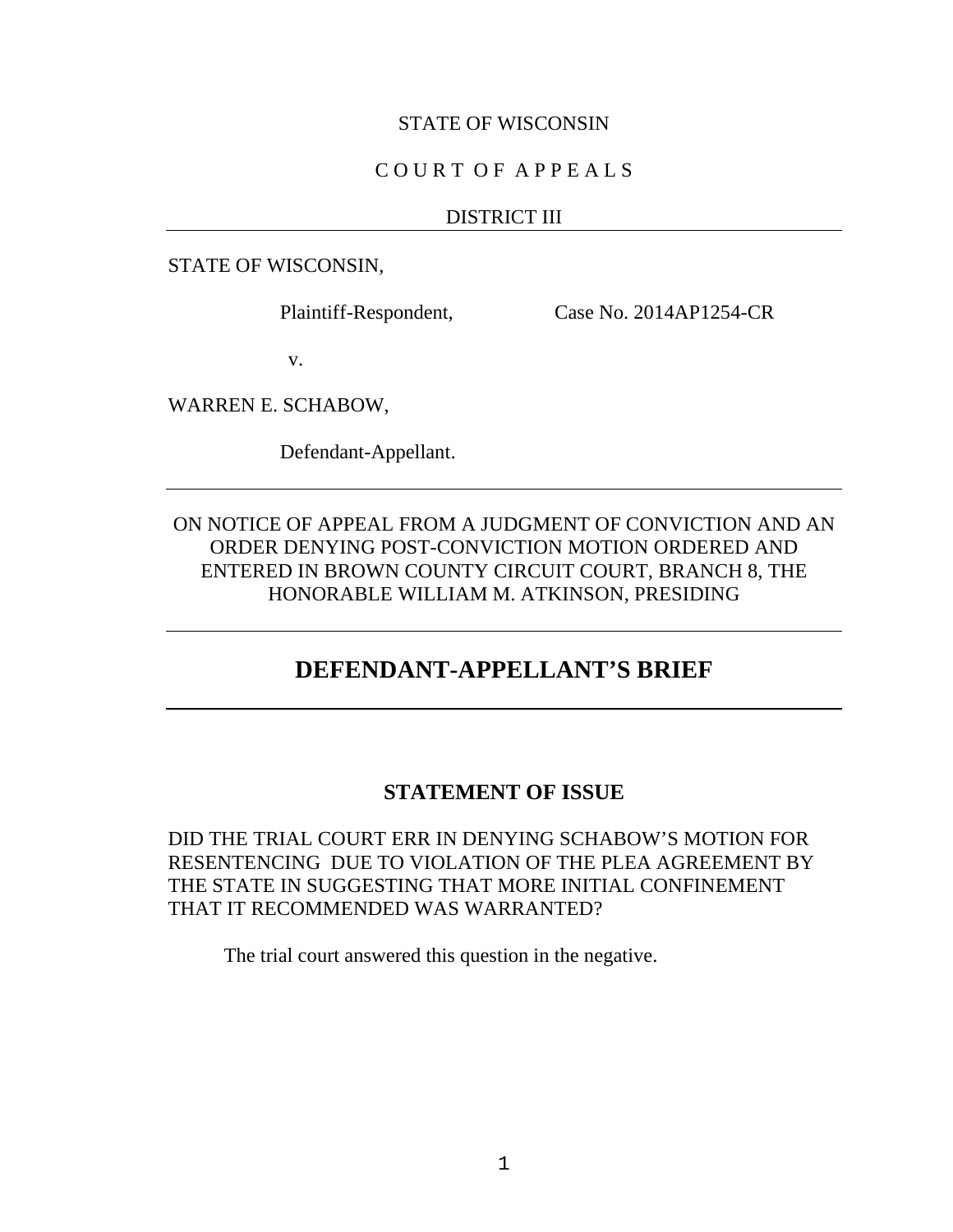#### **STATEMENT ON ORAL ARGUMENT AND PUBLICATION**

Oral argument is not requested as the defendant-appellant (Schabow) believes that the briefs of the parties will fully meet and discuss the issues on appeal. Publication is not warranted as this case involved the application of well settled case law to a unique set of facts.

#### **STATEMENT OF THE CASE**

This case was commenced on July 16, 2012 by the filing of a three count criminal complaint (4) charging Schabow with the party to the crime of armed burglary, theft of a firearm and felony theft for offenses committed on July 9, 2012 contrary to Sec. 939.05, 943.10(2)(b) and 943.20(1)(a), Wis. Stats. Schabow also had his initial appearance on July 16, 2012 (42) at which bond was set at \$10,000 cash (37). Attorney Luanna Marko was appointed to represent Schabow (14). After a continued initial appearance (50), Schabow' waived his preliminary examination (51). The State filed an information (12) that included the same offenses as those in the complaint. Schabow filed a substitution request against Judge Kendall Kelly (16) and Judge William Atkinson was assigned (17). Schabow pleaded not guilty at his arraignment before Judge Atkinson on September 17, 2012 (52) .

2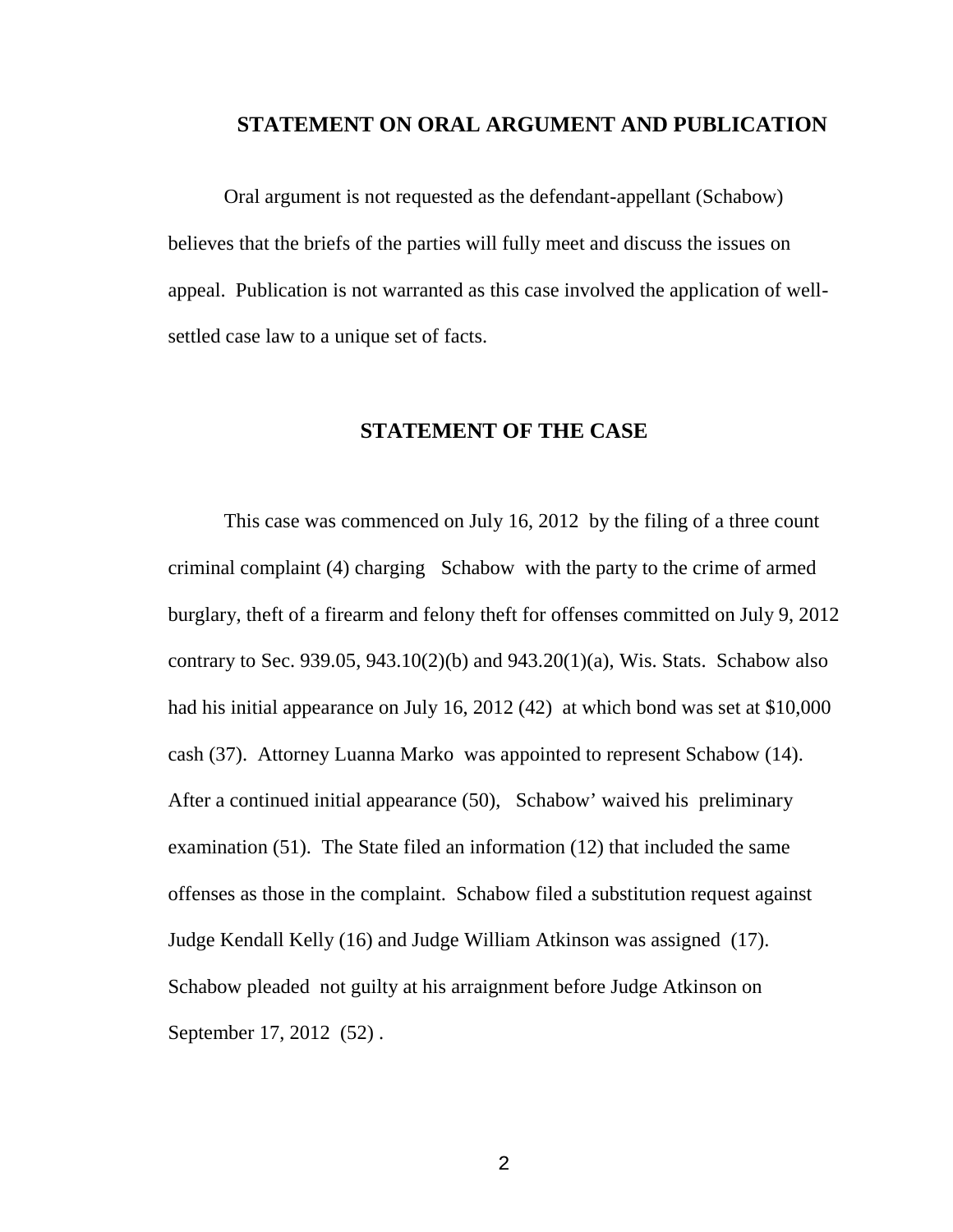On October 15, 2012, Schabow plead no contest to all three counts in the information and an operating after revocation file (12 CT 1230) was dismissed (53). The court ordered a presentence investigation (PSI) (29) which was later filed (30). After victim statements (20 and 23) were filed, the court conducted sentencing on November 30, 2012 (54).

Judge William Atkinson sentenced Schabow to consecutive sentences of 2 years initial confinement (IC) and three years of extended supervision (ES) on Count One and 1 year IC and 2 years ES consecutive on Counts 2 and 3 . The court found Schabow eligible for the Challenge Incarceration Program (CIP) and the Substance Abuse Program (SAP) and granted 140 days of sentence credit. (35; App. 101-102).

After sentencing, Schabow filed a notice of intent to pursue post conviction relief (36) and the undersigned attorney was appointed to represent Schabow. On February 18, 2014, the Court of Appeals issued an order that the undersigned attorney engage in further action with respect to Case No. 2013 AP 1456- CRNM. In response thereto, Schabow filed a post conviction motion asking for resentencing (59; App. 103-111). It alleged that the State violated the plea agreement by its remarks at sentencing. On May 2, 2014, the court held a hearing on the motion at which it was denied (75) . On May 14, 2014, Judge Atkinson issued a written order denying relief regarding the post conviction motion (66; App. 112).

3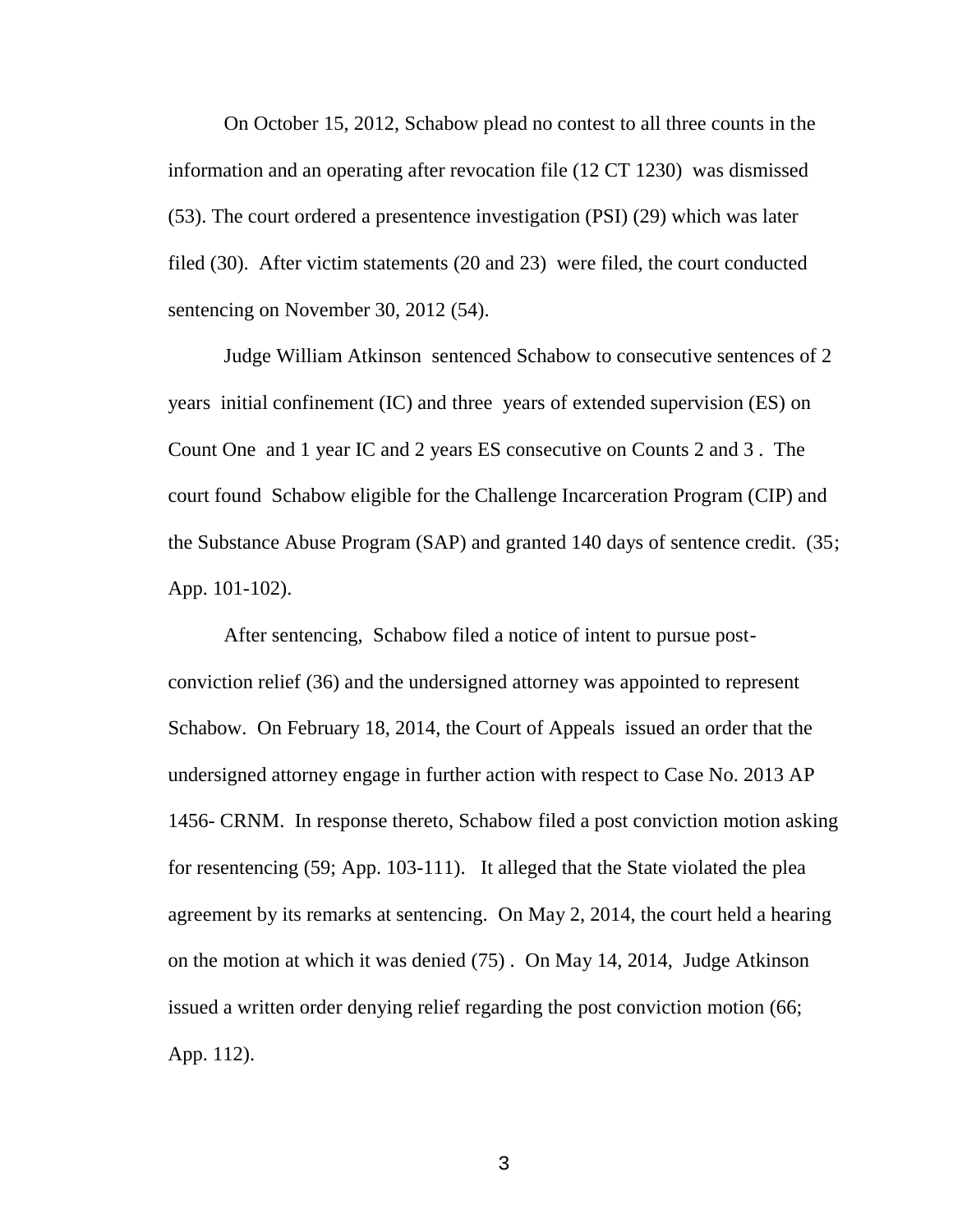Schabow subsequently filed a notice of appeal directed at the judgments of conviction and the order denying the post conviction motion (67).

#### **STATEMENT OF FACTS**

#### *A. Original Sentencing*

On October 15, 2012, Schabow entered no contest pleas in the above matter to one count of burglary and two counts of theft of a firearm arising from the same incident pursuant to an offer memo tendered by Assistant District Attorney (ADA) John F. Luetscher (25). The plea agreement provided for, among other terms, that the State "cap its recommendation at 2 years Initial Confinement and 4 years Extended Supervision."

John Melendy, the victim of the burglary, described the impact of the offense upon his family emotionally and financially (54: 4-5). Melendy also mentioned Schabow's prior record of involvement in similar offenses (54: 5) Melendy asked for a 5-10 year prison sentence  $(54: 6)$ .<sup>1</sup>

The State's sentencing argument at issue in this case is set forth completely in the appendix (A54: 6-13; App. 112-119) . Remarks of parties and the court at sentencing are summarized below.

 $<sup>1</sup>$  Schabow understands that victims such as Melendy have an independent right to make a sentencing</sup> recommendation. Respecting a victim's rights under Chapter 950 does not violate a plea agreement. See *State v. Stewart*,2013 WI App 86, ¶15, 349 Wis.2d 385, 83 N.W.2d 456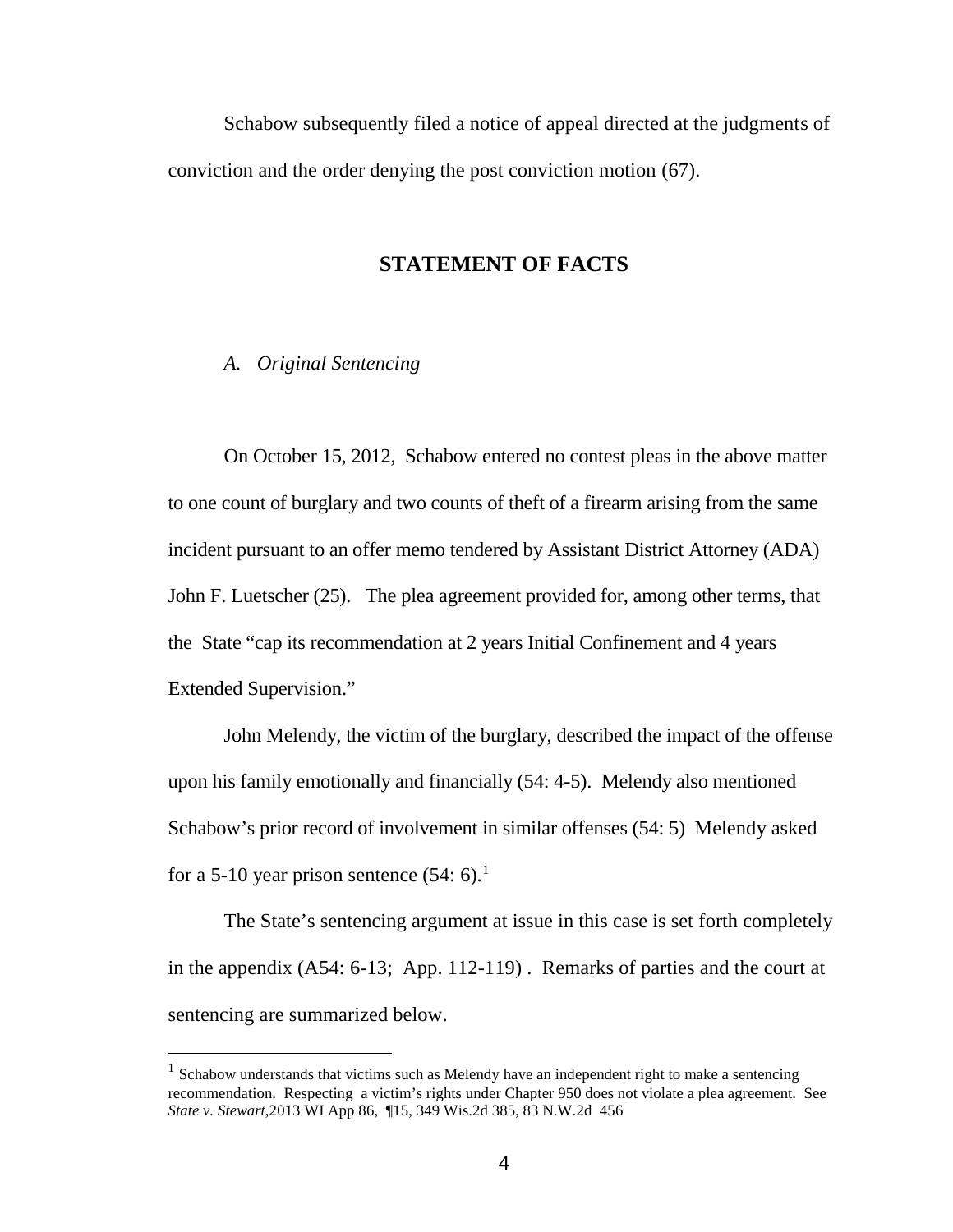At the sentencing proceeding, ADA Luetscher recommended the court sentence Schabow to two years IC and 4 years ES on the armed burglary count (54: 8). On the theft of a firearm offenses, Luetscher asked the court to concurrent terms of one year IC and 3 years ES (54: 8).

However, in making his recommendation, ADA Luetscher made a number of remarks that, taken as a whole, suggested that he was making his recommendation because he was bound to by the plea agreement and not because he believed it was appropriate. Examples of Luetscher's less than enthusiastic compliance with the terms of the plea agreement included (but were not necessarily limited to) the following:

a. Schabow also had a prior record of offenses that reflected poorly upon his character (explicitly repeating remarks by Melendy as to Schabow's status on probation at the time of the offense) (54: 8-9; App. 114-115).

b. After graduation from high school, Schabow began using drugs including heroin, suboxone and xanax (54: 9-10; App. 115-116). Schabow completed an outpatient drug program prior to the offenses which appeared to be a failure (54: 10; App. 116).

c. Schabow had no significant employment history (54: 10). Schabow did not understand the gravity of his criminal activity (54: 11; App. 117).

d. ADA Luetscher explicitly endorsed Melendy's comments that home burglary undermined the feeling of safety in the home that Melendy and his wife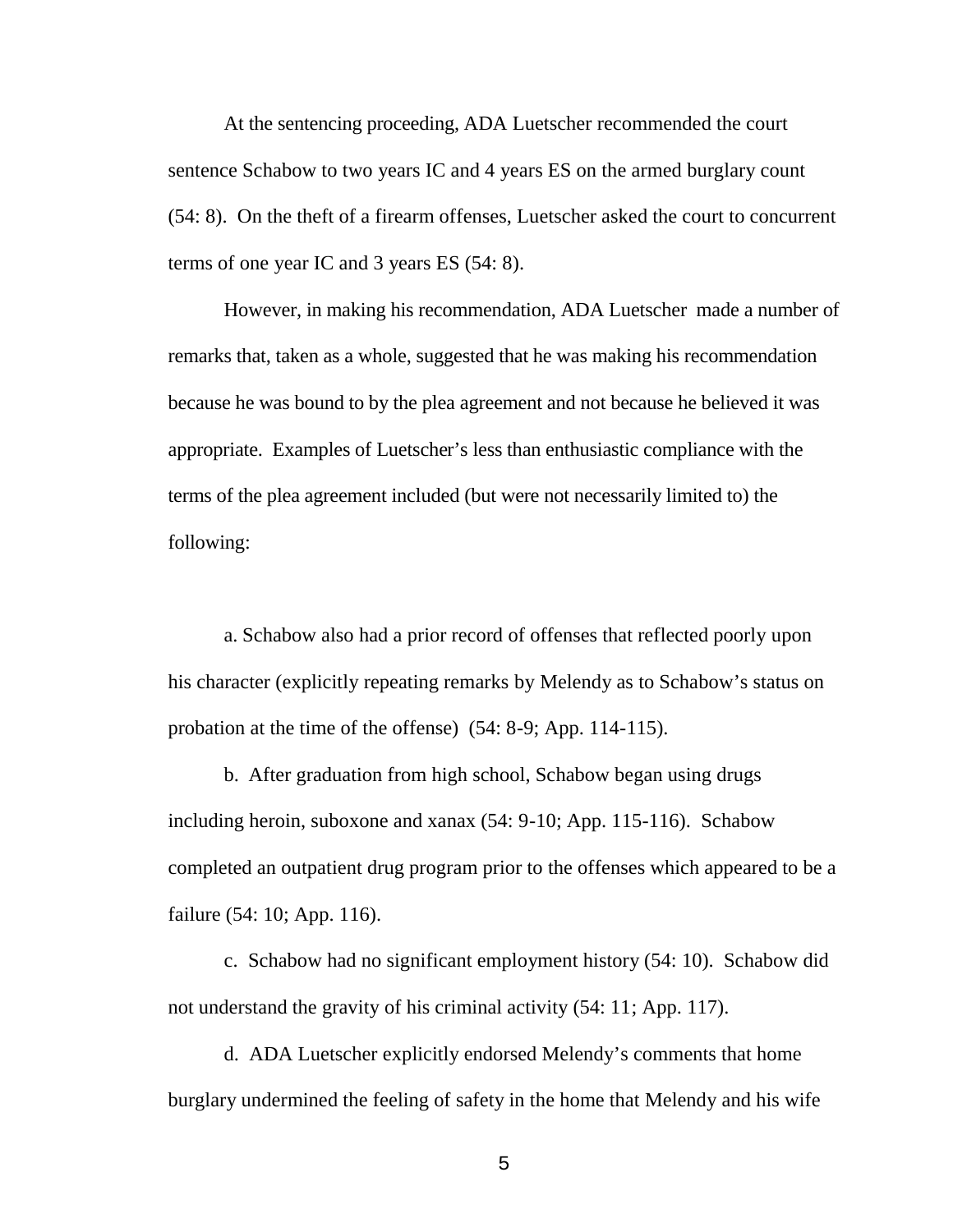needed (54: 11-12; App. 117-118). Schabow was dangerous to the community in his current state (54: 12-13; App. 118-119).

e. In concluding his recommendation, ADA Luetscher stated

So, I think that the prison sentence of six years is appropriate. I think the initial confinement is *the very minimum* (emphasis added) that should be considered, and I think as length period of extended supervision. The four years that the State has recommend is wholly appropriate. That's all I've got to say. (54: 13; App. 119)

Attorney Marko did not object to any of ADA Luetscher's sentencing remarks and agreed with his sentencing recommendation (54: 14). Schabow had a difficult upbringing (54: 14). Schabow had a minimal record and his upbringing contributed to his AODA problems for which he needed intensive treatment (54: 14). Schabow cooperated with the officers in recovering property (54: 15). Marko asked that contact with the co-defendant be at the discretion of the agent (54: 15). There was no indication that Marko consulted with Schabow about failing to object to the remarks and not asking for sentencing before a judge not tainted by the at least arguable violation of the plea agreement.

Schabow stated that he was sorry for what he did and wanted to get into treatment and boot camp (54: 16).

Judge Atkinson imposed two years of initial confinement followed by three years of extended supervision on Count One (54: 20). On Counts 2 and 3 (theft of a firearm), Judge Atkinson imposed consecutive terms of one year of initial confinement followed by two years of extended supervision (54: 20). All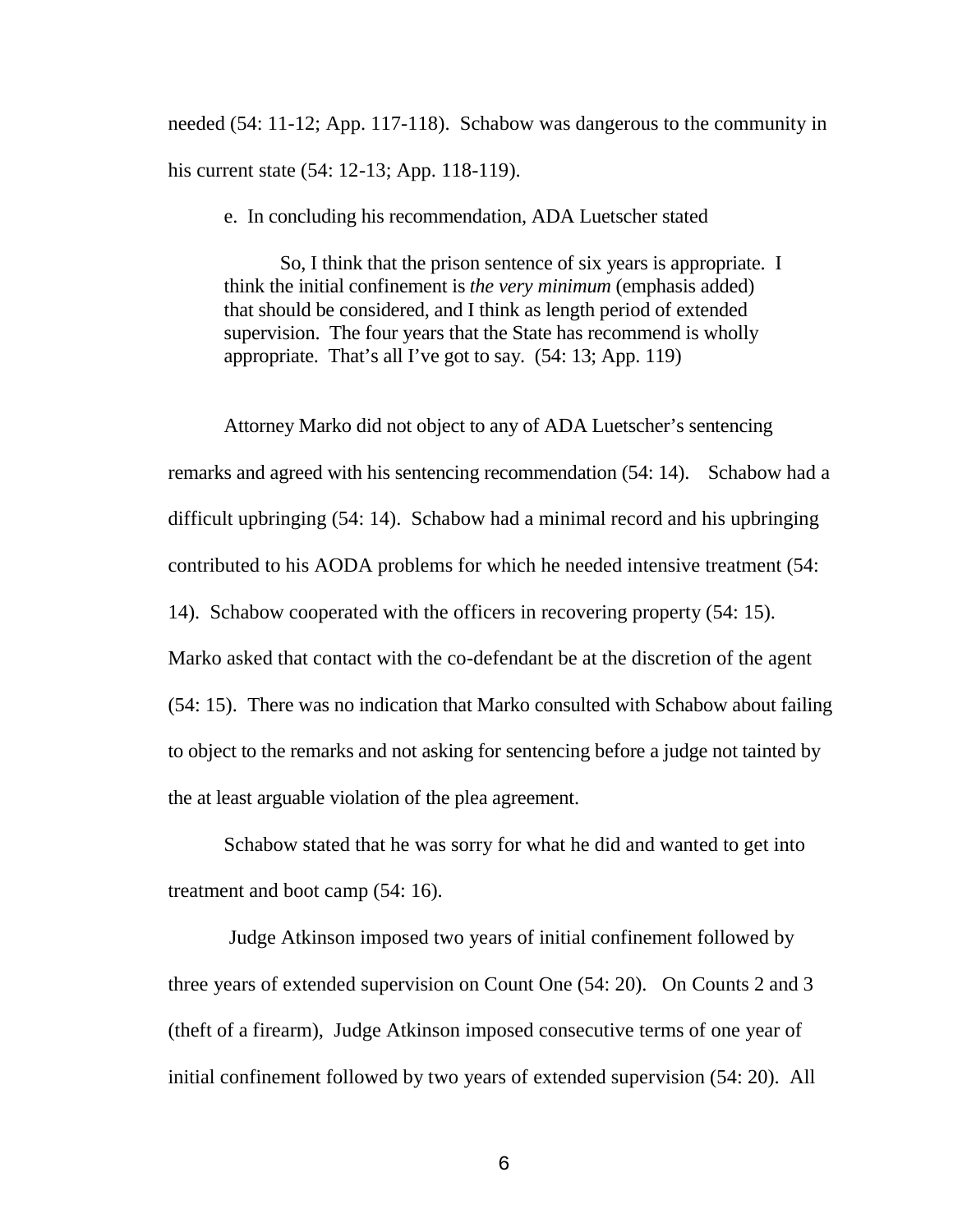sentences were consecutive to each other and with eligibility for the Challenge Incarceration Program and Earned Release Program (54: 20-23). Conditions of ES included restitution and no contact with the victim and co-defendant (54: 22). The court granted 140 days of sentence credit (54: 22).

#### *B. Post Conviction Motion Hearing*

Attorney Luanna Marko testified that she did not object to ADA Luetscher's sentencing argument because she did not think it violated the plea agreement (75: 4-6). ADA Luetscher argued that the origin of the phrase "very minimum period of confinement" was the *Gallion<sup>2</sup>* case where the Wisconsin Supreme Court stated in part that a sentence imposed in a case must be the very minimum period consistent with the protection of the public and the defendant's needs (75: 8-9). The undersigned attorney argued that the test of whether there was a breach of a plea agreement was an objective one and not dependent upon the good faith of the prosecutor (75: 10; App. 120).

Judge Atkinson ruled that using the phrase in *Gallion* was appropriate and denied Schabow's post conviction motion (75: 11; App. 121).

Further facts will be stated in the argument below.

#### **ARGUMENT**

#### THE TRIAL COURT ERRED IN DENYING SCHABOW'S POST CONVICTION MOTION FOR RESENTENCING BECAUSE THE STATE

<sup>2</sup> *State v. Gallion*, 2004 WI 42; 270 Wis. 2d 535, 678 N.W.2d 197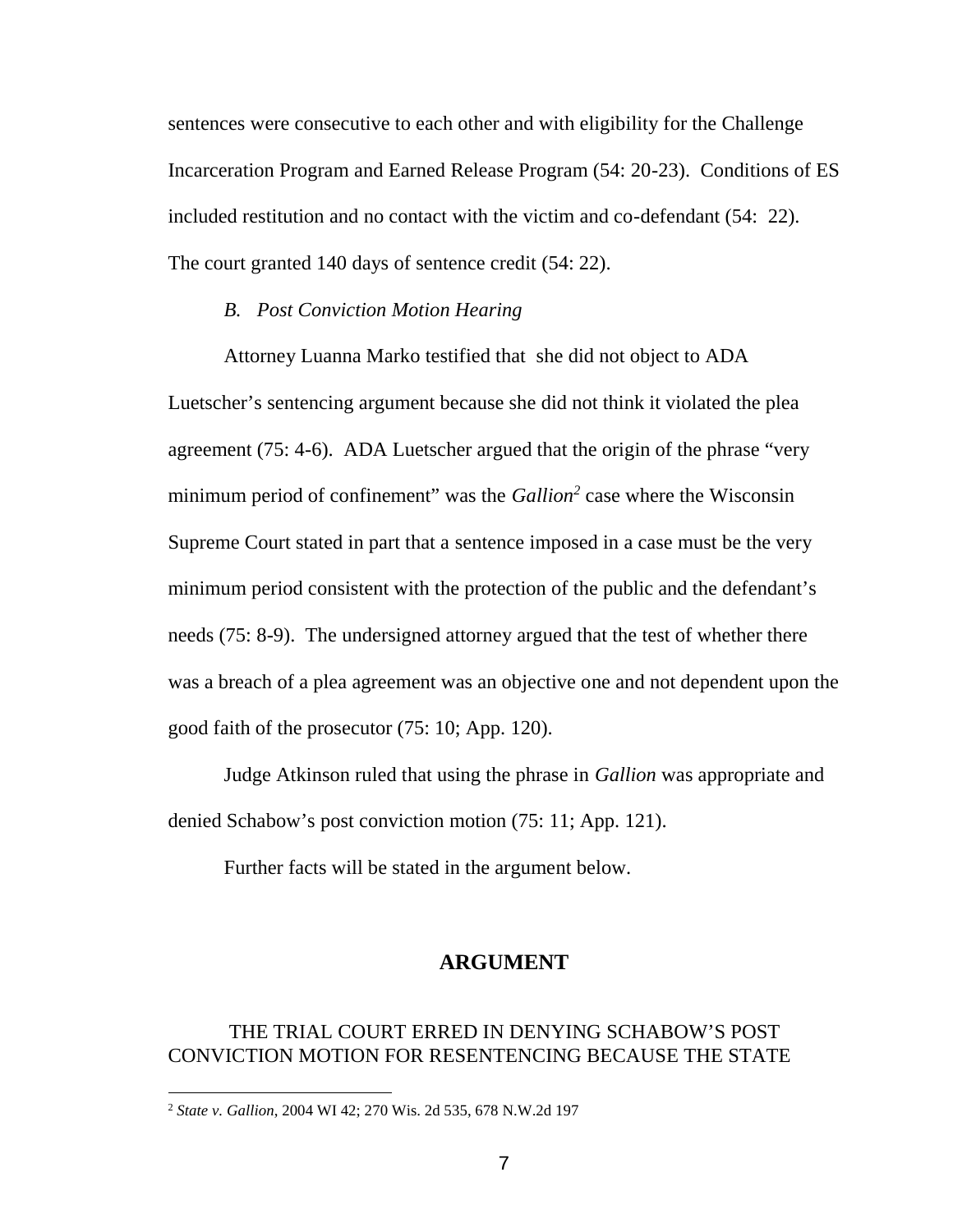#### VIOLATED THE PLEA AGREEMENT BY SUBTLELY SUGGESTING THAT THE FACTS JUSTIFIED A LONGER SENTENCE.

#### 1. Standard of review and general principles

The standard of review in plea agreement cases was set forth by the

Wisconsin Supreme Court in *State v. Williams,* 2002 WI 1, ¶38, 249 Wis. 2d 492,

637 N.W.2d 733:

Our first inquiry is the standard of review this court applies in breach of plea agreement cases. This court clearly set forth the standard of review an appellate court is to apply in *State v. Wills*, 193 Wis. 2d 273, 277, 533 N.W.2d 165 (1995).

¶ 5. According to the *Wills* case:

(1) The terms of the plea agreement and the historical facts of the State's conduct that allegedly constitute a breach of a plea agreement are questions of fact. An appellate court reviews the circuit court's findings of fact under the clearly erroneous standard of review.

(2) Whether the State's conduct constitutes a breach of a plea agreement is a question of law. The *Wills* case does not explicitly address the standard to be used to review the issue of whether a breach is material and substantial. When a breach is material and substantial, a plea agreement may be vacated or resentencing ordered. We conclude that the question of material and substantial breach is one of law because the court is determining whether the facts fulfill a particular legal standard. This court determines questions of law independently of the circuit court and court of appeals, but benefiting from their analyses.

(3) Some breach of plea agreement cases present both disputed questions of fact and questions of law. In such cases, this court reviews the facts under a clearly erroneous standard of review and then determines questions of law independent of the circuit court and court of appeals, but benefiting from their analyses.

*Id.,* 2002 WI 1, ¶4-5, 249 Wis. 2d 492, 637 N.W.2d 733 (footnotes omitted)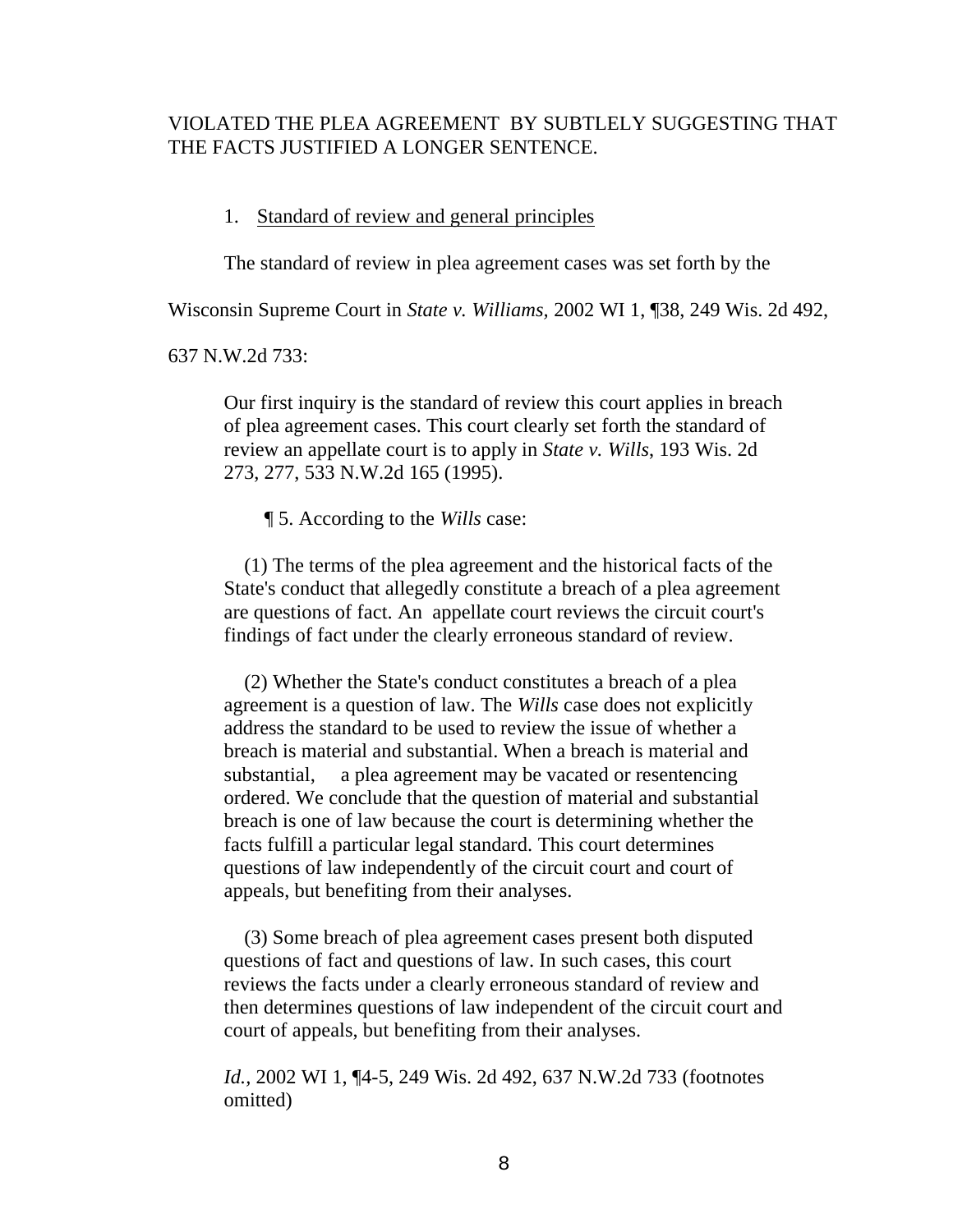In this case, Judge Atkinson denied Schabow's post conviction motion after an evidentiary hearing (75: 10-11: App. 120-121). There was no dispute about questions of fact on review. The issue is whether ADA Luetscher's remarks violated the plea agreement. Thus, this court reviews the question of law presented independently of the trial court.

Schabow's trial counsel did not make a timely objection to ADA Luetscher's sentencing remarks. However, that did not bar Schabow from seeking relief. As noted in *State v. Liukonen*, 2004 WI App 157, ¶ 6; 276 Wis.2d 64; 686 N.W.2d 689, the proper course is to follow the analysis used in *State v. Howard*, 2001 WI App 137, 246 Wis. 2d 475, 630 N.W.2d 244:

When [the defendant] failed to object to the State's alleged breach of the plea agreement at the sentencing hearing, he waived his right to directly challenge the alleged breach of the plea. Therefore, this case comes to us in the context of an ineffective assistance of counsel claim.We first consider whether the State breached the plea agreement. If there was a material and substantial breach, the next issues are whether [defendant's] counsel provided ineffective assistance and which remedy is appropriate.

*Id*., ¶12 (citation omitted) ; see also *State v. Naydihor*, 2004 WI 43, ¶9,

270 Wis. 2d 585, 678 N.W.2d 220.

If the State materially and substantially breaches a plea agreement, a defendant may be entitled to vacation of the agreement or resentencing. *State v.*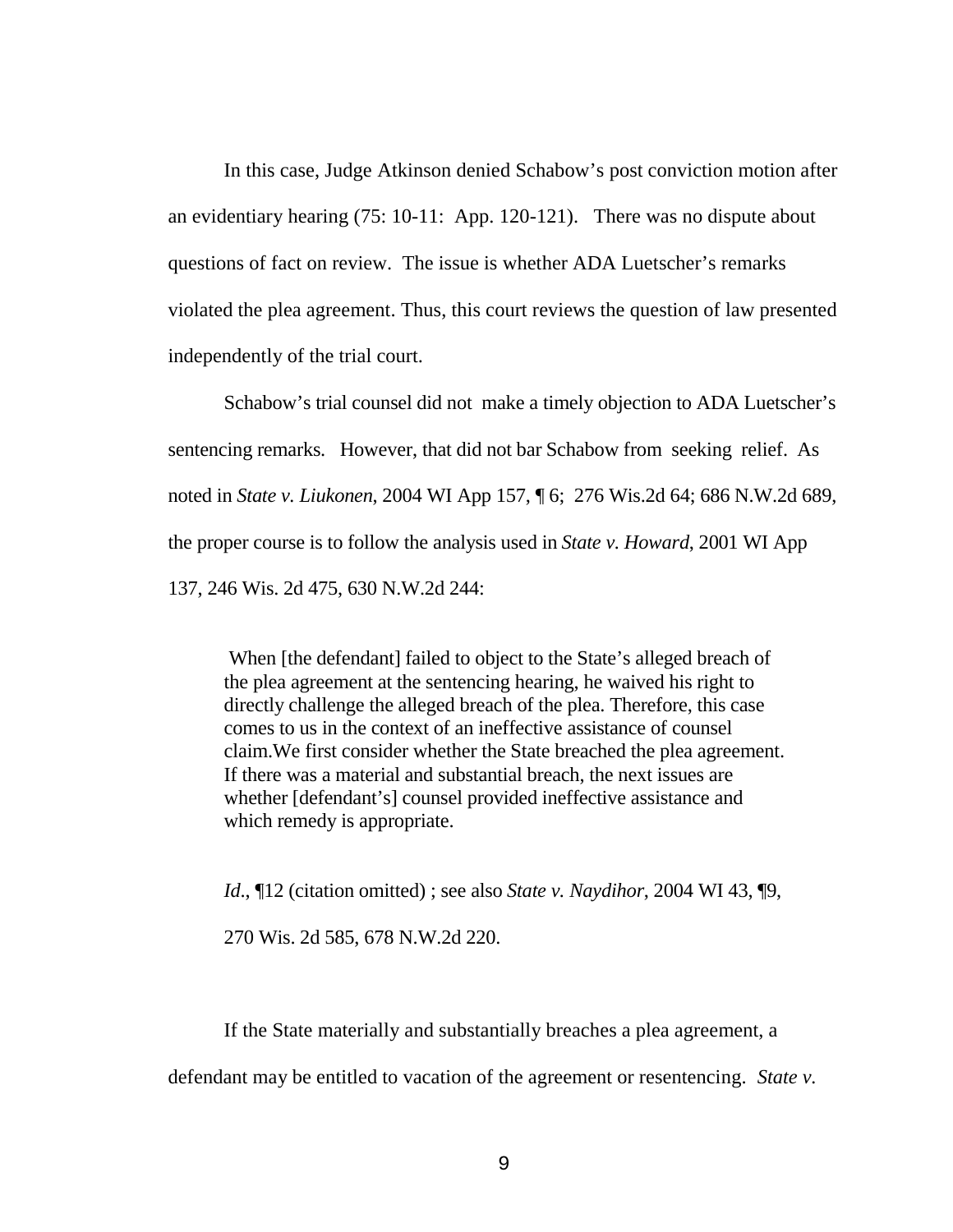*Williams*, 2002 WI 1, ¶38, 249 Wis. 2d 492, 637 N.W.2d 733. At sentencing, "[t]he State may not accomplish by indirect means what it promised not to do directly, and it may not covertly convey to the trial court that a more severe sentence is warranted than that recommended." *Williams*, 249 Wis. 2d 492, ¶42 (citations omitted). That said, the State also cannot agree to keep relevant information from the sentencing judge. *Id.*, ¶43. As such, the State walks a "fine line" in balancing "its duty to convey relevant information to the sentencing court against its duty to honor the plea agreement." *Id.*, ¶44 (citation omitted).

#### 2. The State violated the plea agreement by its remarks at sentencing that implied that the amount of incarceration it recommended was less the amount justified by the facts it recited.

If the State materially and substantially breaches a plea agreement, a defendant may be entitled to vacation of the agreement or resentencing. *State v. Williams*, 2002 WI 1, ¶38, 249 Wis. 2d 492, 637 N.W.2d 733. At sentencing, "[t]he State may not accomplish by indirect means what it promised not to do directly, and it may not covertly convey to the trial court that a more severe sentence is warranted than that recommended." *Williams*, 249 Wis. 2d 492, ¶42 (citations omitted). That said, the State also cannot agree to keep relevant information from the sentencing judge. *Id.*, ¶43. As such, the State walks a "fine line" in balancing "its duty to convey relevant information to the sentencing court against its duty to honor the plea agreement." *Id.*, ¶44 (citation omitted).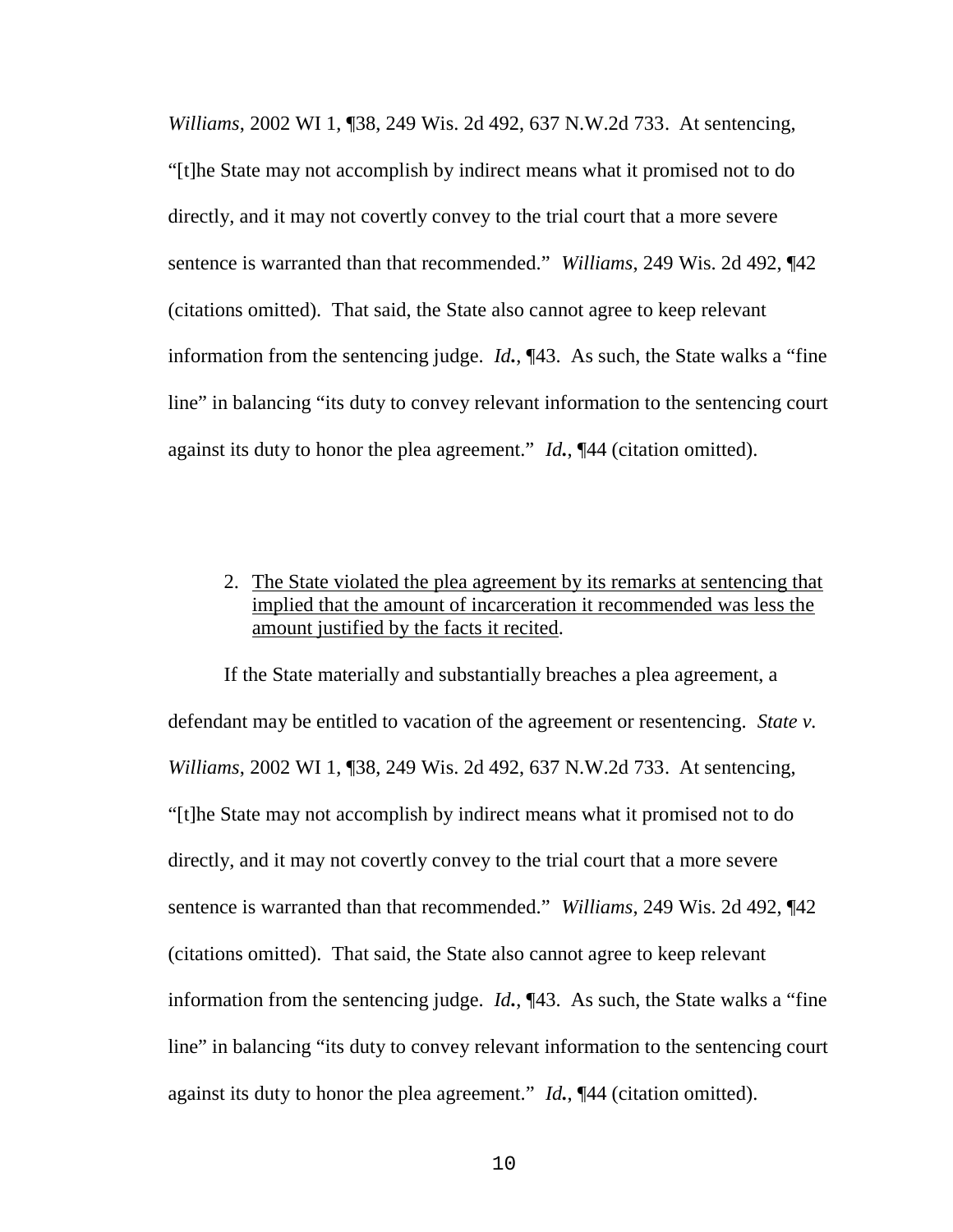Schabow submits that the less-than-enthusiastic support provided for by ADA Luetscher in support of his recommendation for a period of initial confinement of two years constituted a breach of the plea agreement. As the *Linkonen* court noted:

¶10. The plea agreement breach topic we address today involves a "fine line." Plea agreements in which a prosecutor agrees to cap his or her sentencing recommendation and hopes the court will impose the full recommendation "represent a fine line for the State to walk." …

¶11. Prosecutors may provide relevant negative information and, in particular, may provide negative information that has come to light after a plea agreement has been reached. However, prosecutors may not make comments that suggest the prosecutor now believes the disposition he or she is recommending pursuant to the agreement is insufficient. ...

¶13. We acknowledge the challenge faced by prosecutors, but conclude that the prosecutor in this case crossed the "fine line." …

¶14. For the most part, the prosecutor's remarks constituted fair comment on the seriousness of Liukonen's conduct, criminal history, and character, even when the prosecutor employed strong language. However, the prosecutor also talked about information he had learned and testimony he had heard after he entered into the plea agreement, and then used language suggesting he now thought the agreement was too lenient. …

¶15 … These comments communicated to the circuit court that the prosecutor was making the plea agreement recommendation because he was bound to do so, not because he thought it constituted an appropriate prison term. …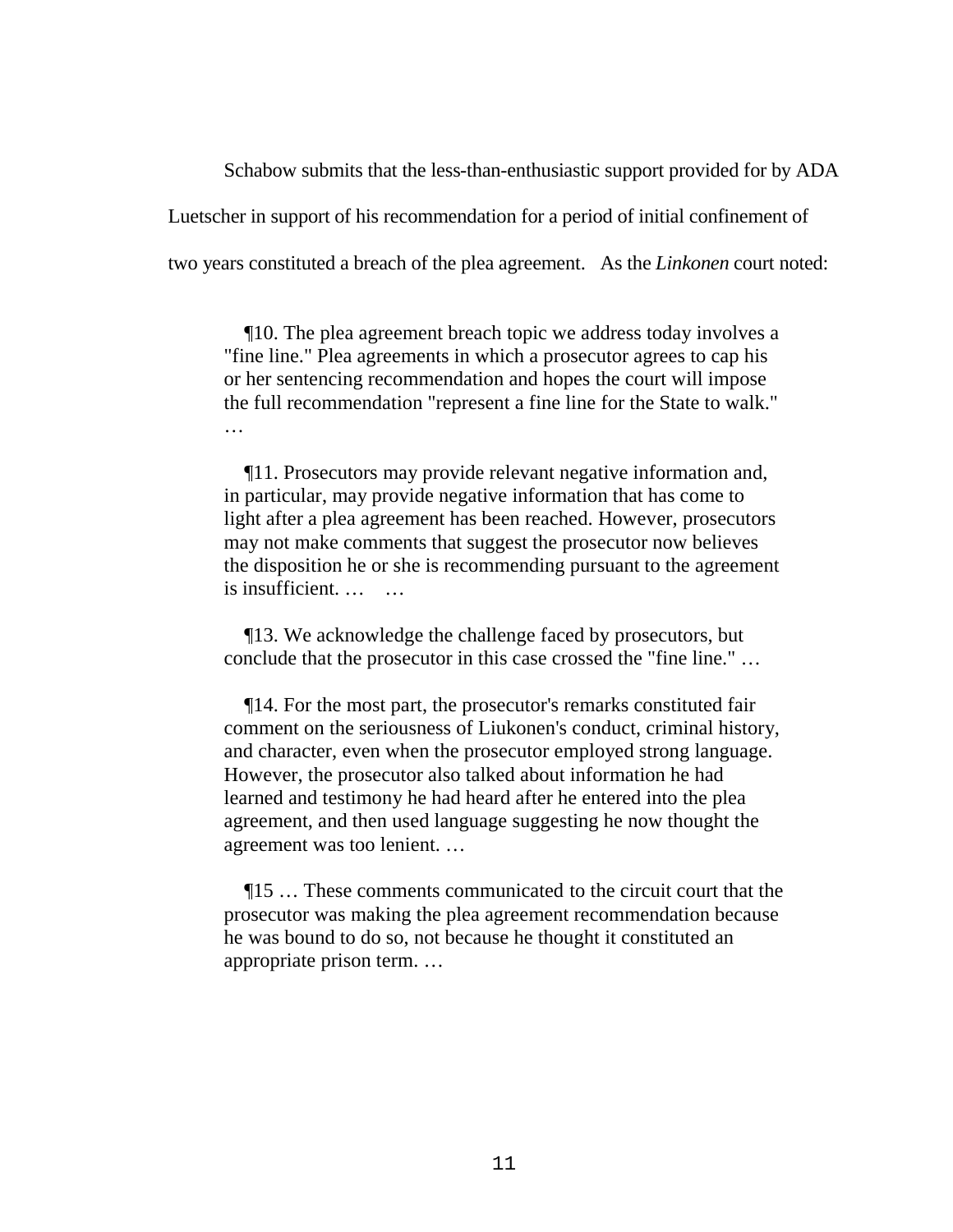Schabow submits the same was the case here. ADA Luetscher assembled his argument by finding and emphasizing every negative remark in the PSI (30) about Schabow.

The PSI recommended the same amount of IC and ES provided forth in ADA Luetscher's recommendation in the plea agreement and the beginning of his sentencing remarks. Judge Atkinson's decision denying Schabow's post conviction motion held that the State's remarks at the end of the argument about its recommendation being the "minimum" required were not a breach of the agreement because although the State argued that its recommendation was "the minimum" necessary, it used a common phrase from appellate cases (75: 11; App. 121). The problem with that ruling is that it ignored the context of ADA Luetscher's sentencing argument which was followed the request of John Melendy, the victim, for a 5-10 year prison sentence (54: 6). Further, as noted earlier, ADA Luetscher noted many negative facts about Schabow's character and almost no positive aspects of it. About the only positive fact that ADA Luetscher could find to say about Schabow was that he graduated from high school and adapted to a foster home (54: 9; App. 115).

Luetscher's argument was inconsistent with the State's recommendation for two years of initial confinement. By reciting facts in a manner that suggested that Schabow had thus far in life shown little rehabilitative potential and agreeing with the substance of the argument if not the exact figures stated by Melendy , the State breached the plea agreement.

12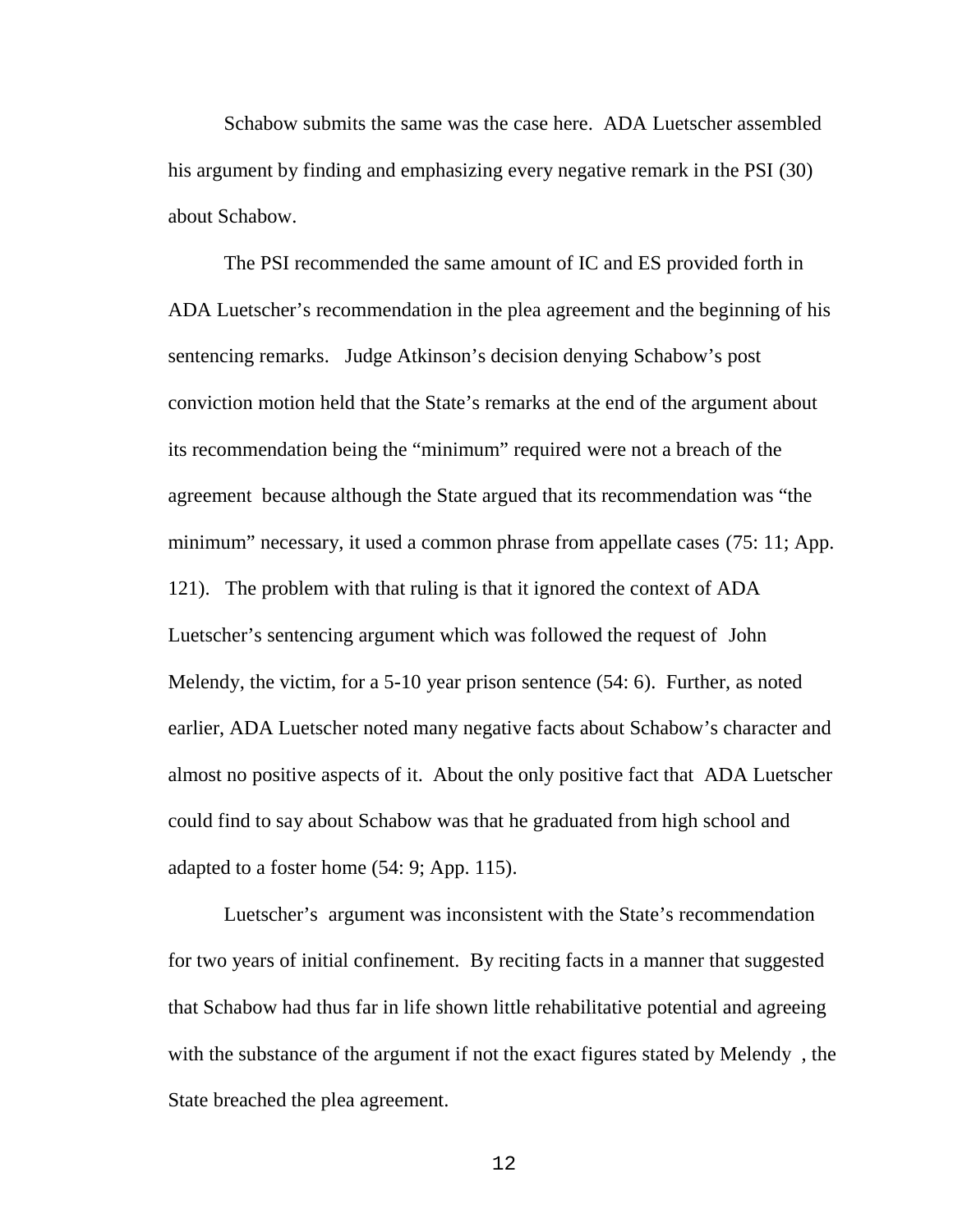The Court of Appeals ordered a resentencing in another case similar in many ways to the present one. In *State v. Sprang*, 2004 WI App 121, 274 Wis. 2d 784, 683 N.W.2d 522, the prosecutor noted recommendations by the PSI and others for a harsher sentence than the prosecutor recommended and implicitly agreed with them by its highly negative remarks about the defendant:

¶22 Further distinguishing this case from *Naydihor* and likening it to *Williams* are the prosecutor's observations that (1) both the PSI and sex offender assessment reports disagreed with the probation recommendation set out in the plea agreement; and (2) Sprang was "high risk" and had not previously done well on probation.

¶23 "[W]hat the prosecutor may not do is personalize the information, adopt the same negative impressions as [the author of the presentence investigation report] and then remind the court that the [author] had recommended a harsher sentence than recommended." *Williams*, 249 Wis. 2d 492, ¶48 (citation and footnote omitted). While not expressly stating that he had changed his impression of Sprang, see id., ¶47, the prosecutor observed that he found it "troubling" that Sprang's version of the offense in the PSI report contradicted his guilty plea, that he found it clear from the PSI report and sex offender evaluation that Sprang was "high risk," and finally, that he was "concerned" that the PSI report and sex offender assessment did not agree with the plea agreement and made a recommendation of initial confinement in the three- to five-year range.

¶24 We conclude that the prosecutor's comments, including a recitation of the PSI recommendation for confinement, constituted a breach of the plea agreement by "insinuat[ing] that [the State] was distancing itself from its recommendation," see *Naydihor*, 678 N.W.2d 220, ¶28, and "cast[ing] doubt on … its own sentence recommendation." See *Williams*, 249 Wis. 2d 492, ¶50. In doing so, we acknowledge the State's contention that the prosecutor's remarks were merely informative in nature. Such an argument begs the question. No doubt the prosecutor's remarks were informative; however, the core inquiry is whether such "information" breached the terms of the plea agreement. Our inquiry does not turn on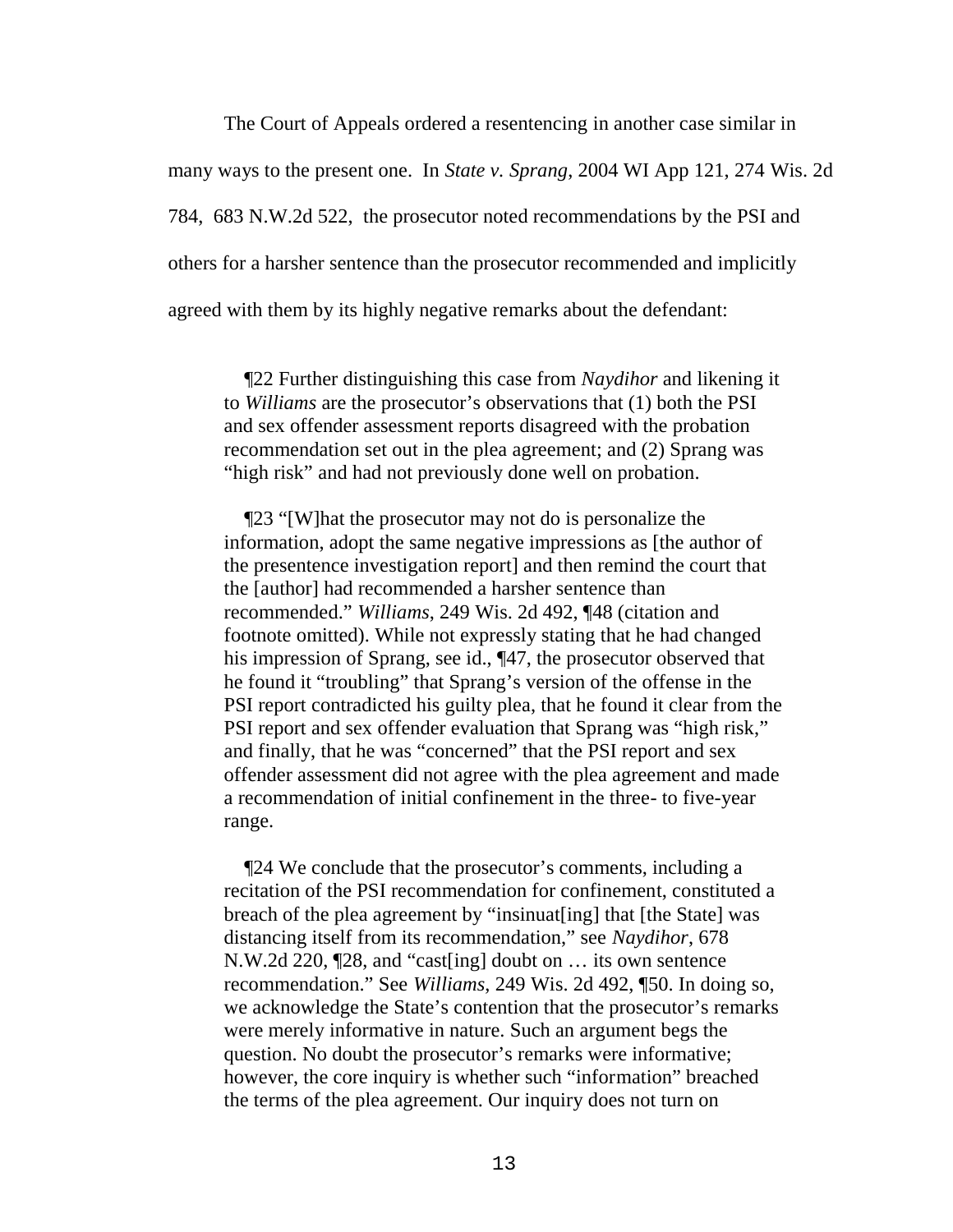whether the prosecutor intended to breach the agreement, 6 see *State v. Howland*, 2003 WI App 104, ¶31, 264 Wis. 2d 279, 663 N.W.2d 340, but rather we look to the practical effect of the prosecutor's statements. Here, that effect was to deprive Sprang of his constitutional right to the enforcement of the negotiated terms of his plea agreement. See *Williams*, 249 Wis. 2d 492, ¶37.

In this case, ADA Luetscher avoided the *Spang* prosecutor's error of mentioning and implicitly endorsing the victim's sentencing recommendation. However, that is a distinction without a difference. The effect of the argument ADA Luetscher made and the message was the same: Schabow was bad with minimal redeeming qualities. The State's recommended 2 years IC was the "minimum" necessary and not the result of a thoughtful balancing of factors to be considered in sentencing. The State would not be heartbroken if the court actually imposed more time.

The court's sentencing rationale in this case mirrored the theme of and many of the remarks by ADA Luetscher. However, simply because the sentencing court did not explicitly endorse part of Melendy's or the State's sentencing argument in imposing sentence in excess of the State's nominal recommendation does not mean Schabow is not entitled to relief. As the *Sprang* case further noted in a footnote:

6 Nor does our inquiry turn on whether the sentencing court was influenced by the State's breach. *State v. Poole*, 131 Wis. 2d 359, 363, 394 N.W.2d 909 (Ct. App. 1986). Therefore, we do not consider the trial court's statement that it did not base its sentencing decision in this case on the State's remarks.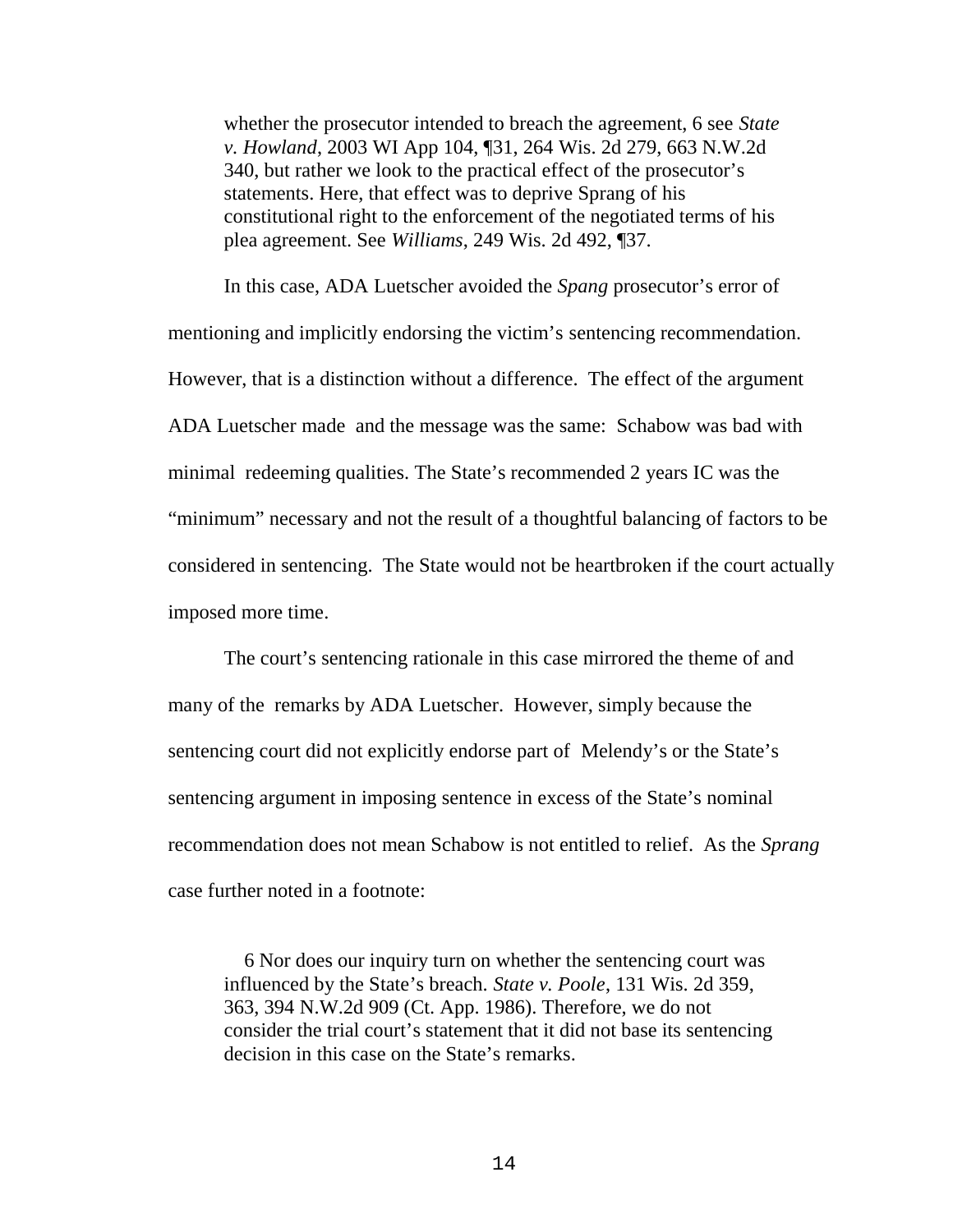The State's sentencing argument deprived Schabow of the benefit of the plea agreement he agreed to as a condition of entering his no contest pleas. A claim of "harmless error" is insufficient to avoid the requirement for a resentencing to insure him the benefit of the bargain he was entitled to as a matter of due process.

Luetscher's use of a common appellate court phrase in describing the rendering of a criminal sentence and his claim of good faith did not mean it complied with the plea agreement. The test is an objective one: Did the remarks violate the terms of the agreement? It is not enough to have an afterthought about the origins of the offending remark.

Judge Atkinson's decision that the State did not violate the plea agreement by its remarks was incorrect as a matter of law. Denying Schabow's motion for resentencing was error.

#### **CONCLUSION**

For the reasons stated above, the undersigned attorney requests that this court reverse the Judgment of Conviction and the order denying the post conviction motion in the above matter and remand this case to the trial court for resentencing before a different judge.

Dated this 9th day of December 2014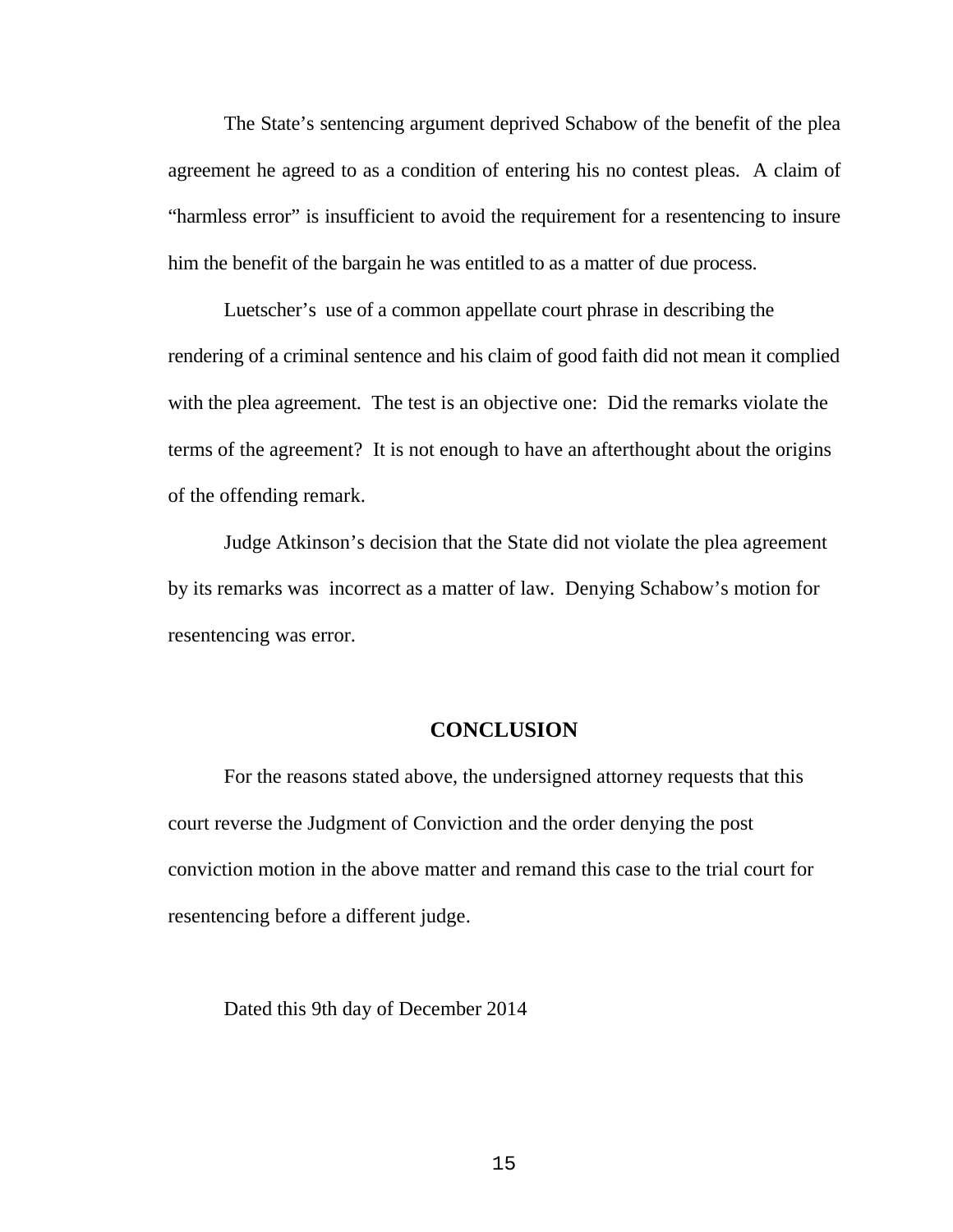SISSON AND KACHINSKY LAW OFFICES By: Len Kachinsky Attorneys for the Defendant-Appellant State Bar No. 01018347 103 W. College Avenue #1010 Appleton, WI 54911-5782 Office: (920) 993-7777 Fax: (775) 845-7965 E-Mail: LKachinsky@core.com

\_\_\_\_\_\_\_\_\_\_\_\_\_\_

### **CERTIFICATION AS TO BRIEF LENGTH**

I hereby certify that this brief conforms to the rules contained in Sec.

809.19(8)(b) and (c) for a brief and appendix produced with a serif proportional

font. This brief has 3765 words, including certifications.

Dated this 9th day of December, 2014.

### LEN KACHINSKY

### **CERTIFICATION AS TO ELECTRONIC FILING**

I hereby certify that:

I have submitted an electronic copy of this brief, excluding the appendix, if any, which complies the requirements of Rule 809.19(12).

I further certify that:

This electronic brief is identical in content and format to the printed form of the brief filed as of this date.